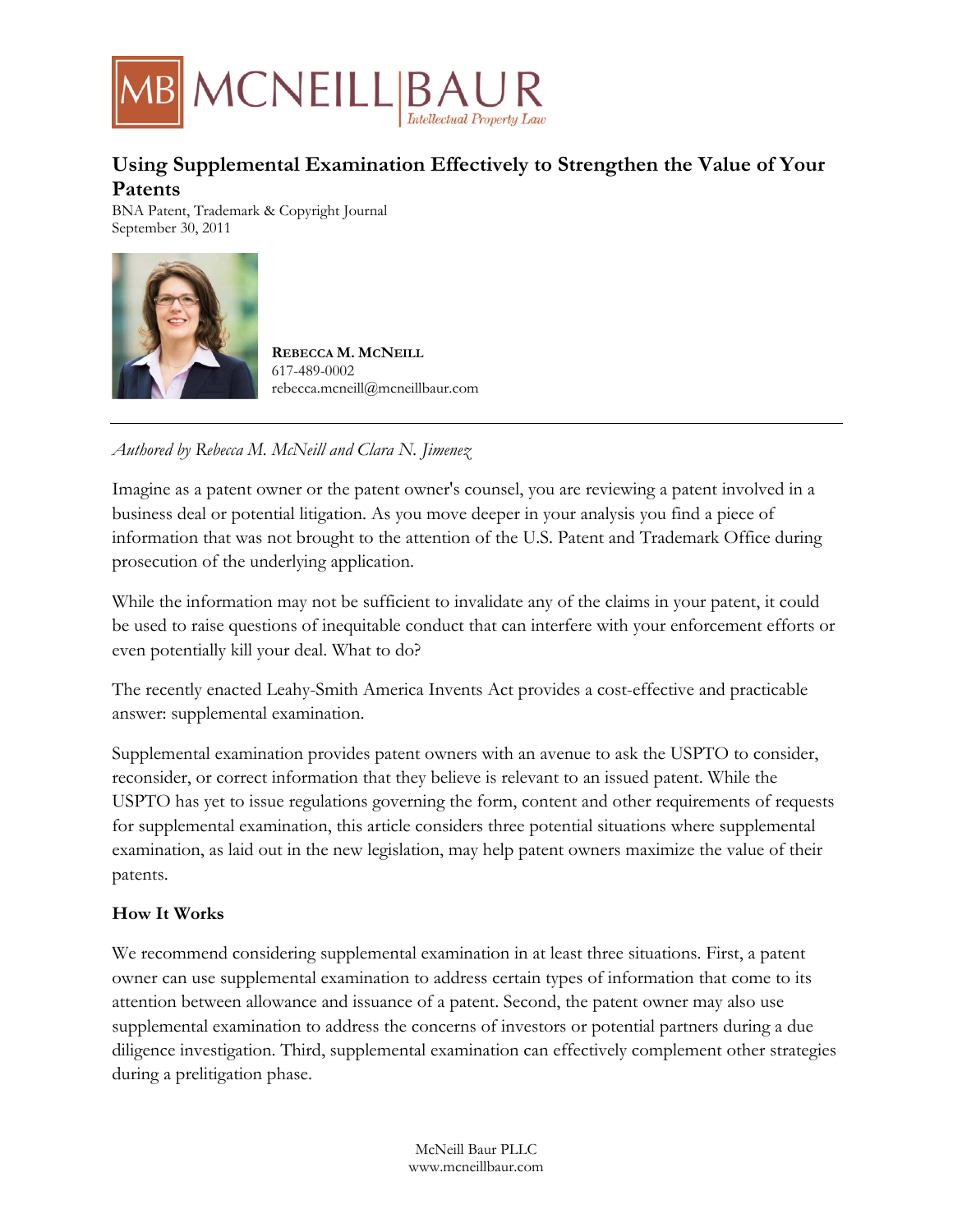The new provision allows the patent owner to ask the USPTO to consider any information, not just prior art publications, that the patent owner believes is relevant to the patent and was not brought to the USPTO's attention during prosecution. Within three months after the date a patent owner requests the supplemental examination, the USPTO will issue a certificate indicating whether the information raises a substantial new question of patentability. If it does, the USPTO automatically declares an ex parte reexamination and carries it out according to regular reexamination procedure, with the caveat that the patent owner will not have the right to file a statement pursuant to 35 U.S.C. §304.

Thus, the patent owner entering ex parte reexamination through supplemental examination does not have the opportunity to provide the USPTO with amendments or new claims it may wish to propose, at the beginning of the procedure. If the USPTO does not find a substantial new question of patentability, the supplemental examination concludes and an accused infringer cannot challenge the enforceability of the patent in subsequent litigation on the basis that the information was not presented to the USPTO during the initial examination.

Supplemental examination not only effectively shields enabling patent owners from inequitable conduct allegations arising from information not submitted to the USPTO during initial examination, it also provides patent owners with other strategic benefits over patent-owner-initiated ex parte reexamination proceedings. For example, the patent owner can obtain the benefit of supplemental examination without having extensive assertions in the record as to the relevance and applicability of the art.

#### **Strategic Benefits**

Specifically, unlike a request for ex parte reexamination that must set forth the potential substantial new question of patentability, the pertinency and manner of applying cited prior art to every claim for which reexamination is requested, the statutory provision for supplemental examination does not include this requirement. See 35 U.S.C. § 302 (describing the statutory requirements for a request for reexamination). Therefore, with supplemental examination, even if the USPTO declares a reexamination, the patent owner has not made any admissions or characterized the relationship of the information to the claims.

Supplemental examination also benefits the patent owner because it implicitly widens the scope of material that can enter the reexamination process by allowing submission of much more than prior art printed publications and patents. Thus, the universe of information that a patent owner can present may include unpublished papers, notebook data, prosecution in related non-published applications, or even information raising question of a potential on-sale or prior use bar.

#### **Timing**

To take advantage of the shielding effect of the provision, the patent owner must request supplemental examination before a patent challenger raises an allegation of inequitable conduct in a declaratory judgment action or an Abbreviated New Drug Application (ANDA) notice. The burden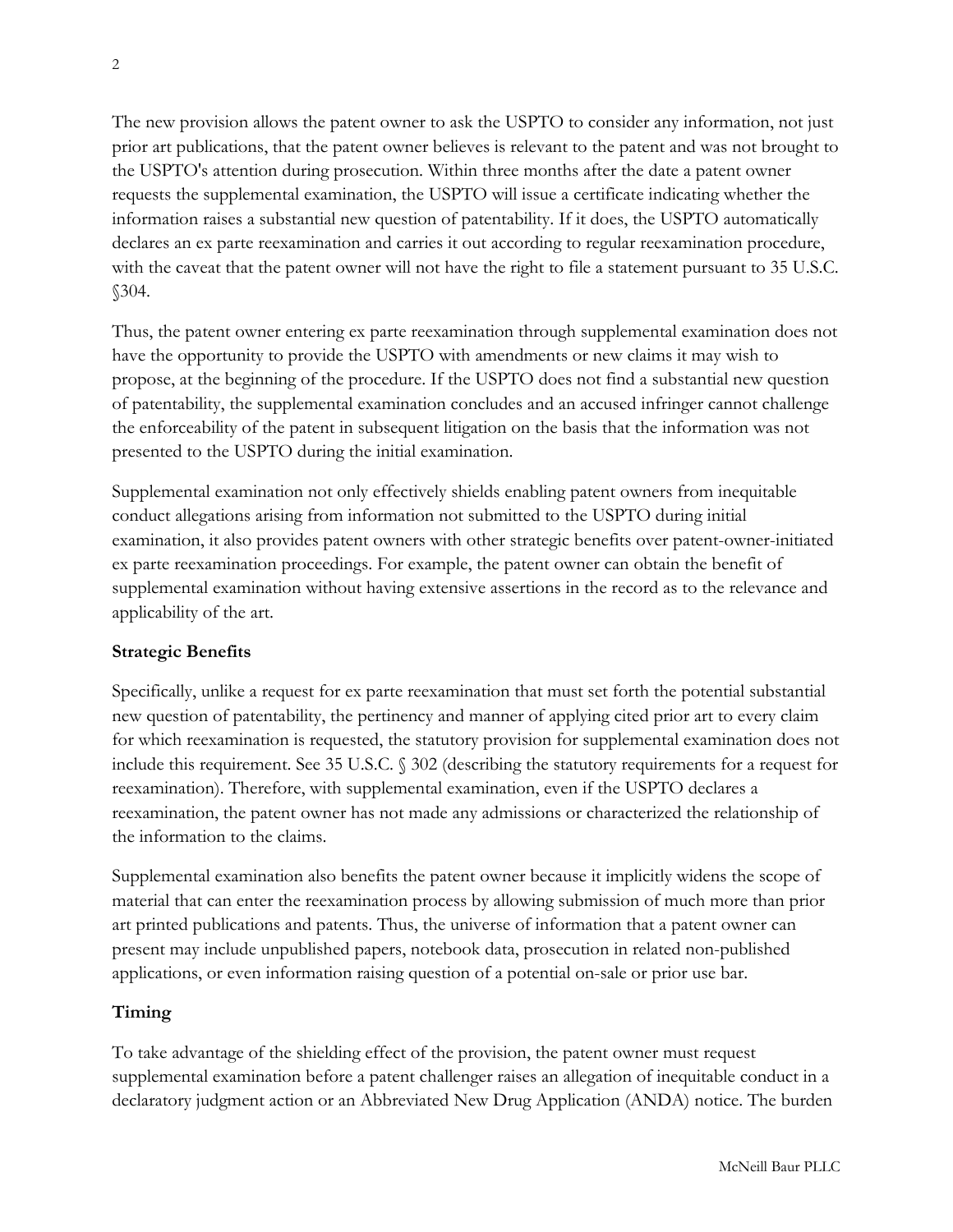increases when the patent owner brings an enforcement action in district court or at the International Trade Commission.

In these instances, the patent owner must not only request supplemental examination, but it must also wait for the USPTO to conclude the supplemental examination (and any declared reexamination), before the shielding effect will protect it against a possible inequitable conduct claim in that proceeding.

The provision continues to recognize the importance of the patent applicants' duty of candor to the USPTO by making supplemental examination unavailable where actual fraud had been committed during the initial examination of the patent. In fact, the new provision allows the USPTO to refer matters involving fraud discovered during the course of the supplemental examination to the attorney general for possible prosecution.

#### **Between Allowance and Issuance**

In light of this background, we propose three areas where supplemental examination can complement existing strategies, or perhaps create new ways to maximize patent value. As one scenario, a patent owner may consider using supplemental examination as an alternative to an information disclosure statement (IDS) after it becomes aware of new likely-cumulative or less relevant information after the USPTO has allowed the application, but before a patent has been issued.

While the patent owner may feel confident that the information will not impact patentability or validity, nevertheless the mere existence of the information may be sufficient for a potential infringer to build a claim of inequitable conduct. Once the USPTO issues a final office action or a notice of allowance, patent applicants generally file a request for continued examination (RCE) in order to file an IDS, incurring both significant fees and delay in prosecution.

Before supplemental examination, the patent applicant had only one other, and much less desirable option—making a statement essentially indicating when the reference was first cited in foreign prosecution, or when it was first known to those involved in prosecution. Once the applicant pays the issue fee, the patent owner can only submit an IDS after withdrawing the application from issue. Accordingly, a submission of additional information after a notice of allowance can result in substantive cost for the patent owner, both in legal fees associated with reopening prosecution and in the delay.

Moreover, prior to supplemental examination, attorneys would also spend significant time and energy expanding their analysis of the reference, to also determine whether a future challenger could argue that the information arising after allowance is highly relevant and not cumulative over other prior cited references, and evaluating the strengths and weaknesses of a future challenger's potential arguments. With supplemental examination as an option, the patent owner could focus the initial assessment to determine if reasonable arguments exist that the document is not relevant or cumulative over prior-cited documents.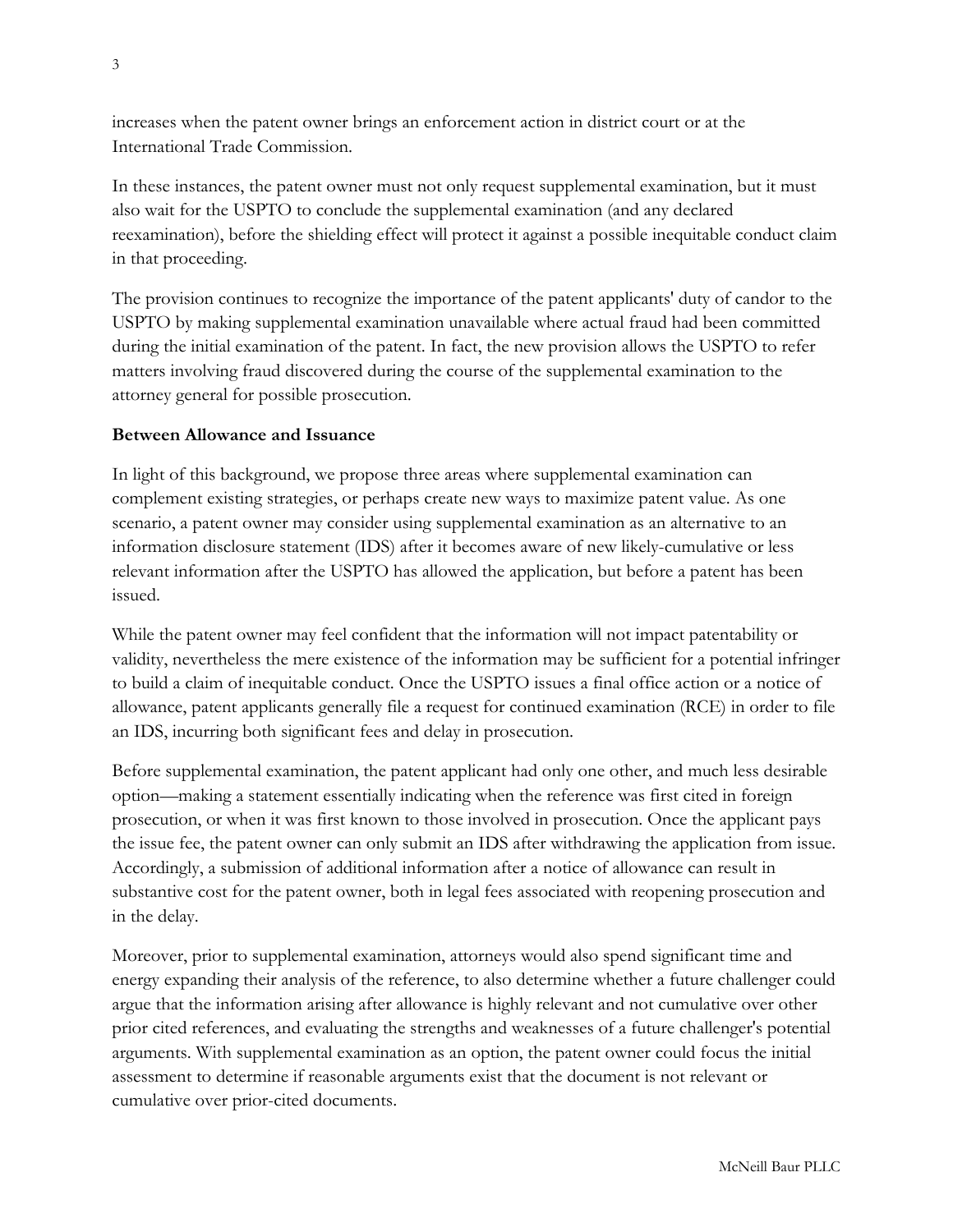Then, if concerns of potential inequitable conduct remain, the patent owner could allow the patent to issue, and follow with a supplemental examination request. By following this approach the patent owner can better manage legal costs at the end of the prosecution of the patent, while also benefiting from the protection from a potential inequitable conduct charge during potential litigation.

Furthermore, since the USPTO should decide whether a substantial new question of patentability exists within three months, adopting the suggested approach may also be substantially more efficient that the alternative of pursuing an RCE.

Of course, the patent owner faces the risk that the USPTO would declare a reexamination. To address that concern the patent owner could, for example, identify in the request the specific references that are cumulative. This strategy would be an ideal approach when a patent owner receives an office action in another jurisdiction or a related U.S. application citing the same or substantially the same art, but making different arguments regarding patentability.

# **Part of Due Diligence**

The due diligence context offers another opportunity for the patent owner to use supplemental examination. In a due diligence investigation, the attorneys for an investor or potential partner try to determine whether any information should have been cited in an IDS and was not. Before supplemental examination, encountering potentially material and non-cited information may bring the negotiation efforts to a halt or significantly reduce the monetary value of the patent.

The patent owner can respond to the concerns of the investor or potential partner by providing the information in a supplemental examination request. If the USPTO determines that the information does not raise a substantial new question of patentability, this can appease the concerns of the investor or potential partner within a very short time frame. If the USPTO declares a reexamination, the patent owner has an opportunity to argue for the patentability of the claimed invention over the art (or amend the claims to avoid the art).

If the parties are eager to conclude a deal immediately, using these procedures as milestones in an agreement provides the parties with flexibility and appropriate economic rewards. For example, the parties can set a milestone payment for the date the USPTO declares that the information does not raise a substantial new question of patentability, with an alternative milestone for the conclusion of a reexamination with granting of claims covering the intended subject matter of the transaction.

Allowing for subsequent or incremental payments promotes both parties' interests. Thus, using supplemental examination, and incorporating it into license agreements, provides an attractive option, especially in comparison to delaying a deal or terminating negotiations.

## **Part of Prelitigation Strategy**

Supplemental examination can also provide a powerful tool for addressing concerns during a prelitigation analysis. While many patent owners have engaged in a robust prelitigation analysis,